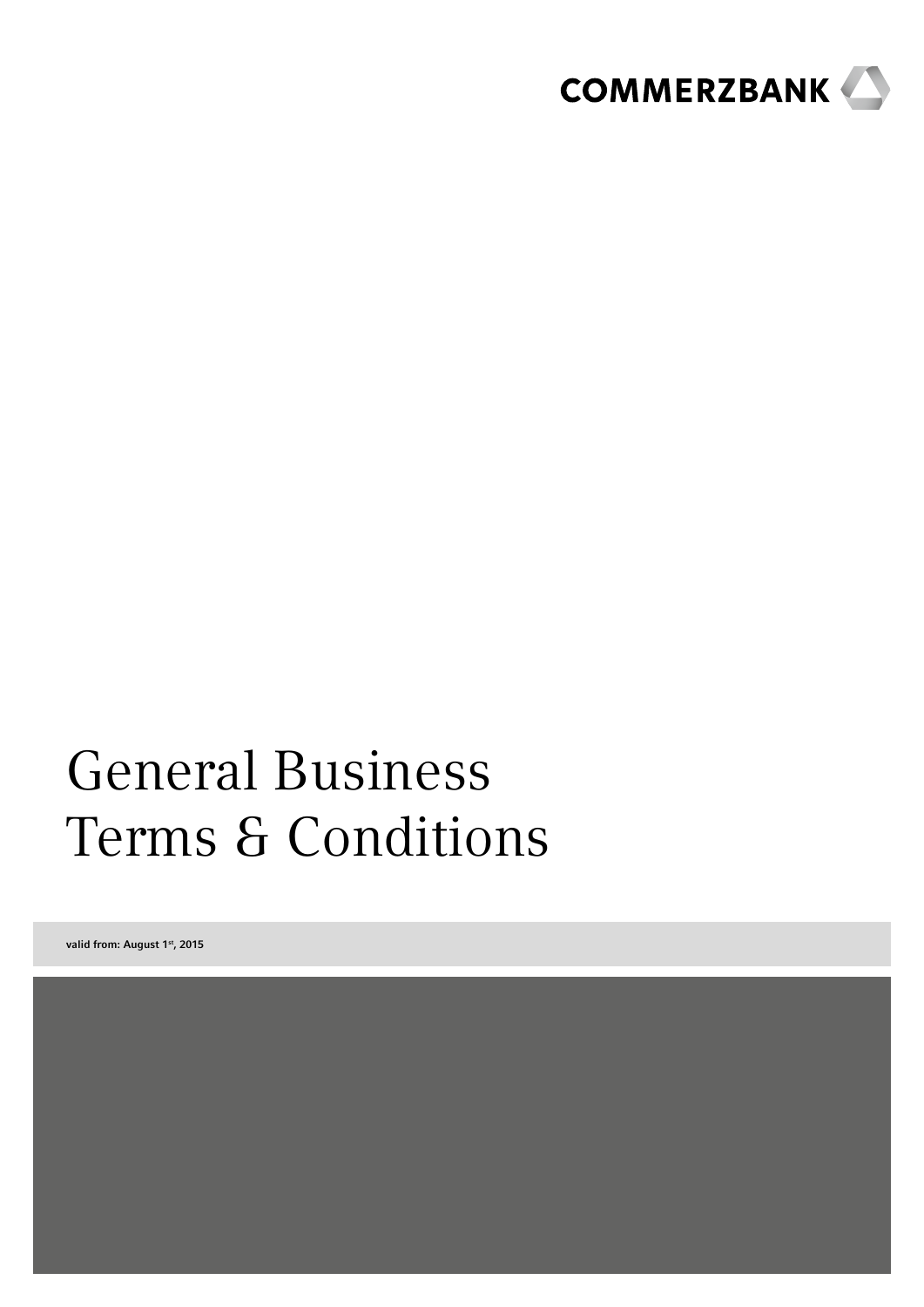### Content

- 1. Scope of Application and Changes to these General Business Terms and Conditions and Special Conditions for Individual Business Relations
- 2. Banking Secrecy and Banking Information
- 3. Liability of the Bank; Shared Liability of the Client
- 4. SetOff
- 5. Right of Disposal upon Decease of the Client
- 6. Governing Law and Jurisdiction
- 7. Account Maintenance
- 8. Reverse Entries and Correction Entries Made by the Bank
- 9. Direct Debit Orders
- 10. Foreign Currency Banking Transactions and Risks Inherent in Foreign Currency Accounts
- 11. Client´s Obligation to Cooperate
- 12. Interest, Fees and Expenses
- 13. Security for the Bank's Claims against the Client
- 14. Termination by the Client
- 15. Termination by the Bank
- 16. Deposit Insurance
- 17. Complaints and Other Filings
- 18. Entry into Effect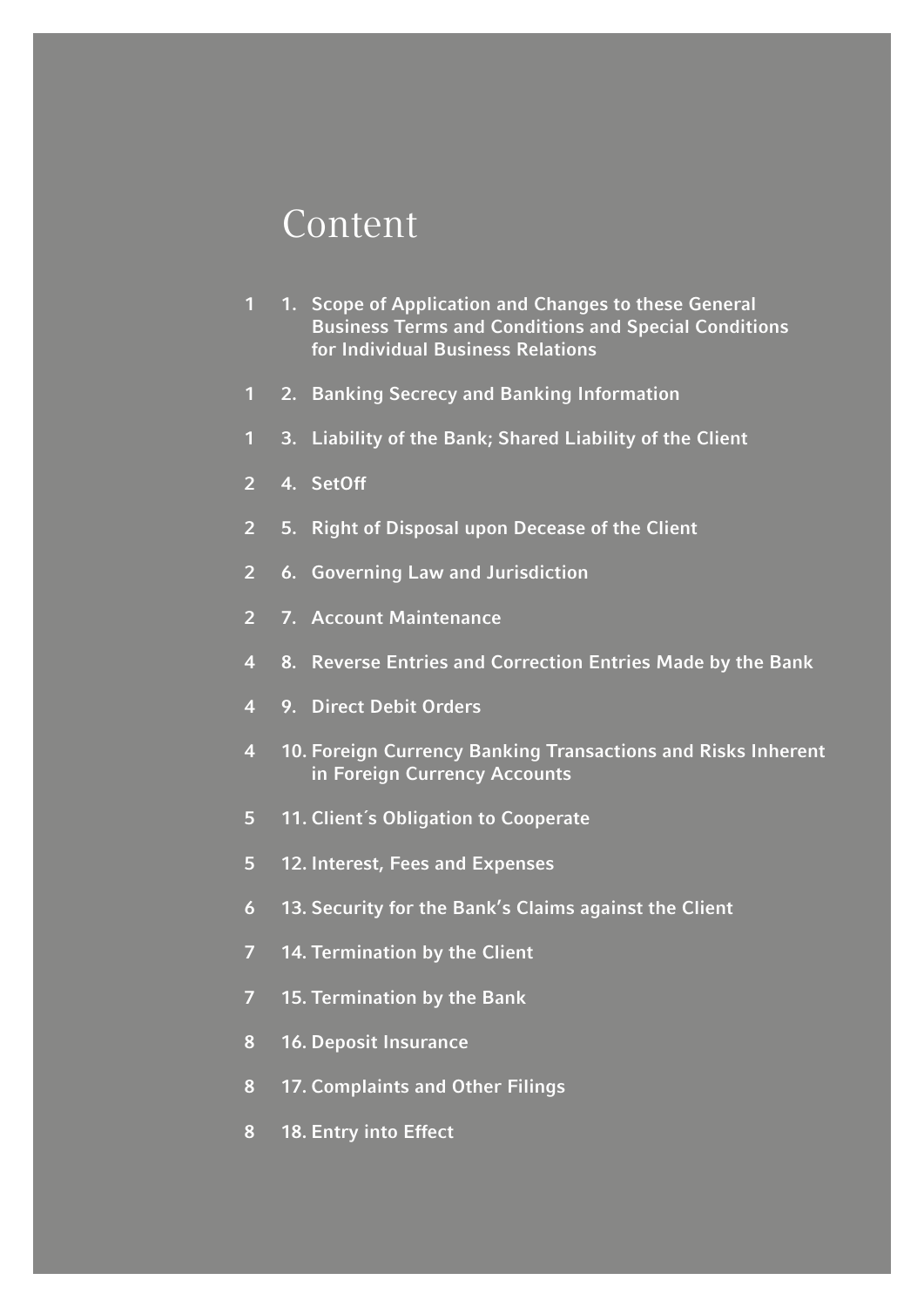## General Information:

COMMERZBANK Aktiengesellschaft, pobočka zahraničnej banky, Bratislava, with its registered office at Rajská 15/A, Bratislava, postcode 811 08, ID number: 30 847 737, entered into the Commercial Register of the District Court Bratislava I, Section: Po, Entry No: 1121/B, is an organisational unit of COMMERZBANK Aktiengesellschaft, with its registered office at Kaiserstraße 16, 603 11 Frankfurt am Main, Federal Republic of Germany, entered into the Commercial Register of the District Court in Frankfurt am Main under Entry HR B 32000.

1. Scope of Application and Changes to these General Business Terms and Conditions and Special Conditions for Individual Business Relations

#### (1) Scope of Application

These General Business Terms & Conditions apply to all business relations between the Client and COMMERZBANK Aktiengesellschaft, pobočka zahraničnej banky, Bratislava (referred to below as "Bank"). In addition, special business relations (e.g. securities trading, payment services) shall be governed by special conditions that differ from or contain additions to these General Business Terms & Conditions and are agreed upon with the Client when an account is opened or an order is placed.

#### (2) Changes

The Bank reserves the right to make changes and additions to the GBC to a commensurate extent, mainly in order to improve the quality of provided services, to fulfil legal requirements concerning the prudent conduct of banking operations, to respond to the development and changes of laws and regulations, and to reflect changes in the Bank's business policies.

Any changes to these General Business Terms & Conditions and special conditions shall be provided to the Client no later than two months prior to the proposed effective date, using apermanent data carrier. If the Client and the Bank agree to use electronic communication within their business relationship (e.g. online banking), changes may also be proposed electronically, subject to the Client being able to save or print out the document in a legible format. The Client is deemed to have accepted a proposed change if the Client does not refuse the same in writing prior to the

proposed effective date. The Bank shall explicitly advise the Client of this consequence in its proposal.

If a change of the terms and conditions is proposed to the Client (e.g. with respect to business terms and conditions pertaining to provision of payment services), the Client may, with immediate effect and free of charge, terminate the payment services framework agreement affected by that change prior to the effective date of the change. The Bank shall explicitly advise the Client of this termination right in its proposal.

#### 2. Banking Secrecy and Banking Information

#### (1) Banking Secrecy

The Bank shall be obliged to maintain banking secrecy in accordance with the applicable law (banking secrecy) unless otherwise contractually agreed upon or unless the Bank shall be obliged by law to disclose that information.

#### (2) Banking Information

In order to meet their obligation to exercise due care in business operations, banks and branches of foreign banks in the Slovak Republic may, in accordance with conditions set by law, notify each other of breach of contractual obligations of clients or breach of stipulations arising from generally binding legal regulations. The Bank shall treat any data acquired about clients of any other bank or a branch of foreign bank as if it were data about its own clients and such data shall constitute banking secrecy.

#### 3. Liability of the Bank; Shared Liability of the Client

#### (1) Principles of Liability

In performing its obligations, the Bank shall be liable for any error of its employees and persons the Bank engages to perform its obligations. Provided that special conditions of individual business relations or other agreements between the Bank and the Client specify otherwise, such provisions shall prevail. If the Client's error (e.g. a violation of the obligation to cooperate as set out in Article 11 hereof) contributed to the occurrence of a loss, the extent of the loss to be borne by the Bank and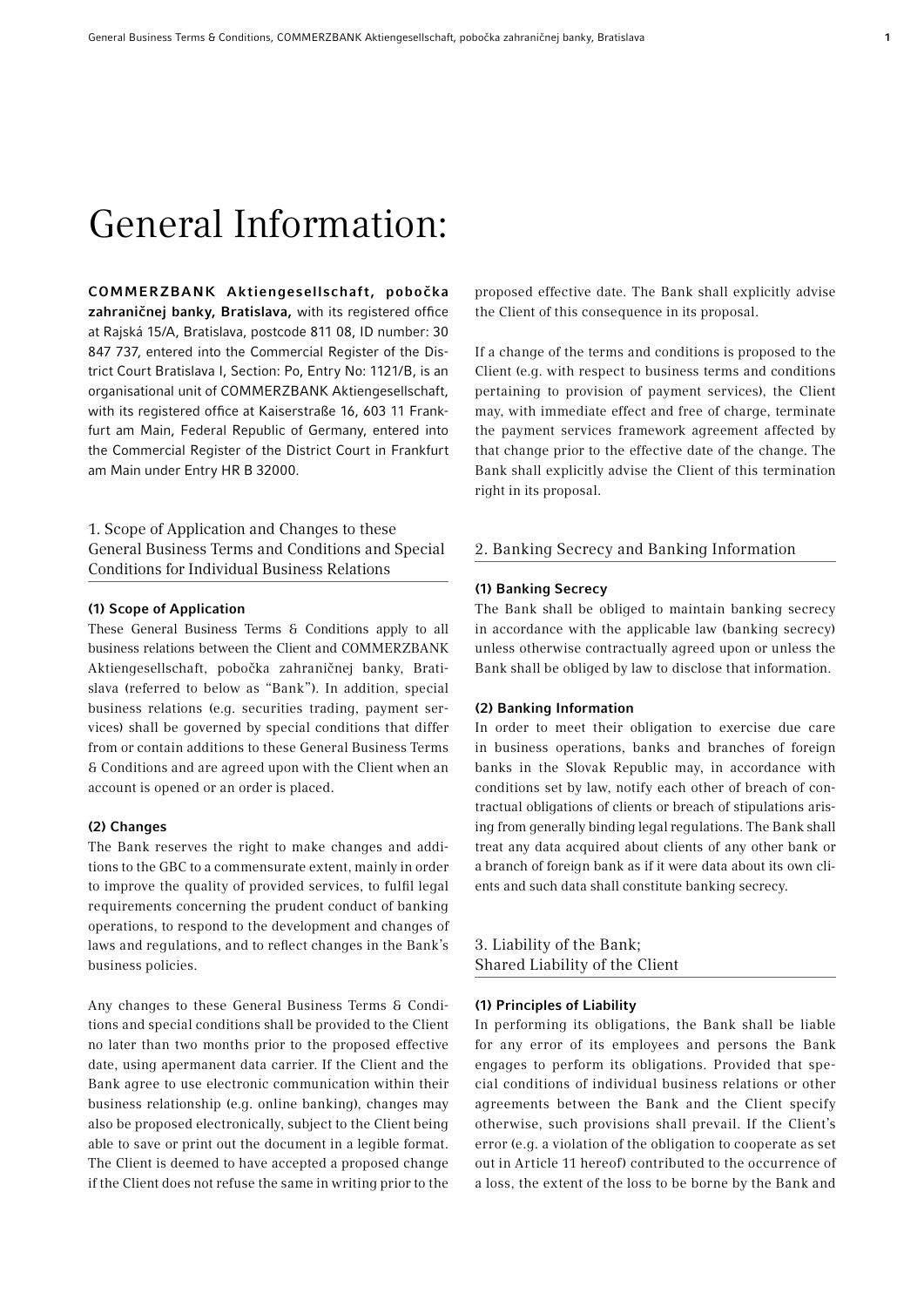by the Client shall be determined in accordance with the principle of shared liability.

#### (2) Orders Passed on to Third Parties

If the Bank receives a Client´s order which, given its content, the Bank assigns to a third party for processing, such Client´s order shall be deemed to be fulfilled by the Bank by submitting the order in its own name to that third party (order passed on to a third party). This applies, for example, to securities deposited abroad. Under such circumstances, the Bank's liability shall be limited to the careful selection of and assignment to the third party.

#### (3) Disruption of Business

The Bank shall not be held liable for any damage caused through a force majeure event, riots, acts of war, natural disasters or by any other events the Bank has not caused (e.g. strike, lockout, traffic accident, force majeure), whether in the Slovak Republic or abroad.

#### 4. SetOff

#### (1) SetOff by the Bank

The Bank shall be entitled to set-off the funds held in the Client's accounts against the Bank´s claims towards the Client, irrespective of the legal grounds therefor. The Bank's time-barred claims, claims that are not yet due and claims in foreign currencies, including those that are not freely convertible, may also be set-off by the Bank against the Client´s claims.

#### (2) SetOff by the Client

The Client may set-off his/her claims against the Bank's claims provided only that the Client's claims in the identical currency are undisputed or have been confirmed by a final court verdict.

#### 5. Right of Disposal upon Decease of the Client

Upon the Client's death, the Bank may request the submission of a certificate of inheritance or other documents necessary for the Bank to resolve the issue of the right of disposal; a certified Slovak translation of foreign language documents must be made available at the Bank's request.

#### 6. Governing Law and Jurisdiction

#### (1) Applicability of Slovak Law

Unless otherwise agreed upon with the Client, the law of the Slovak Republic shall apply to business relations between the Bank and the Client. Any translation of these General Business Terms & Conditions is intended solely for the Client's needs. The Slovak wording of these General Business Terms & Conditions shall be legally binding in all circumstances. In the event of any conflict between the Slovak and foreign language text, its structure, meaning or interpretation, the Slovak text, structure, meaning or interpretation shall prevail.

#### (2) Jurisdiction

Unless otherwise agreed upon between the Bank and the Client, any potential disputes arising from banking operations shall be resolved by the respective Permanent Arbitration Court of the Slovak Bank Association with its office in Bratislava.

#### 7. Account Maintenance

#### (1) Opening an Account / Authorisation

For the purpose of opening a current account, the Bank and the Client shall sign an account maintenance agreement which constitutes a framework payment services agreement under the Payment Services Act and specifies, inter alia, the currency of the current account and the client's master number. The Bank receives financial resources to the current account and pays financial resources from the current account or conducts other payment transactions with respect to this account. The Client or an agent authorised by the Client shall be entitled, within the business relationship, to use the accounts held with the Bank and, in particular, to draw on the balances only after the Client has sufficiently proven his/ her identity to the Bank, an agent shall also submit the relevant power of attorney.

For the purpose of performing agreements on special transactions (e.g. deposits, credit agreements) agreed upon between the Client (account owner) and the Bank, the Bank shall, for the Client, open and maintain subaccounts to the current account, in accordance with the relevant agreement.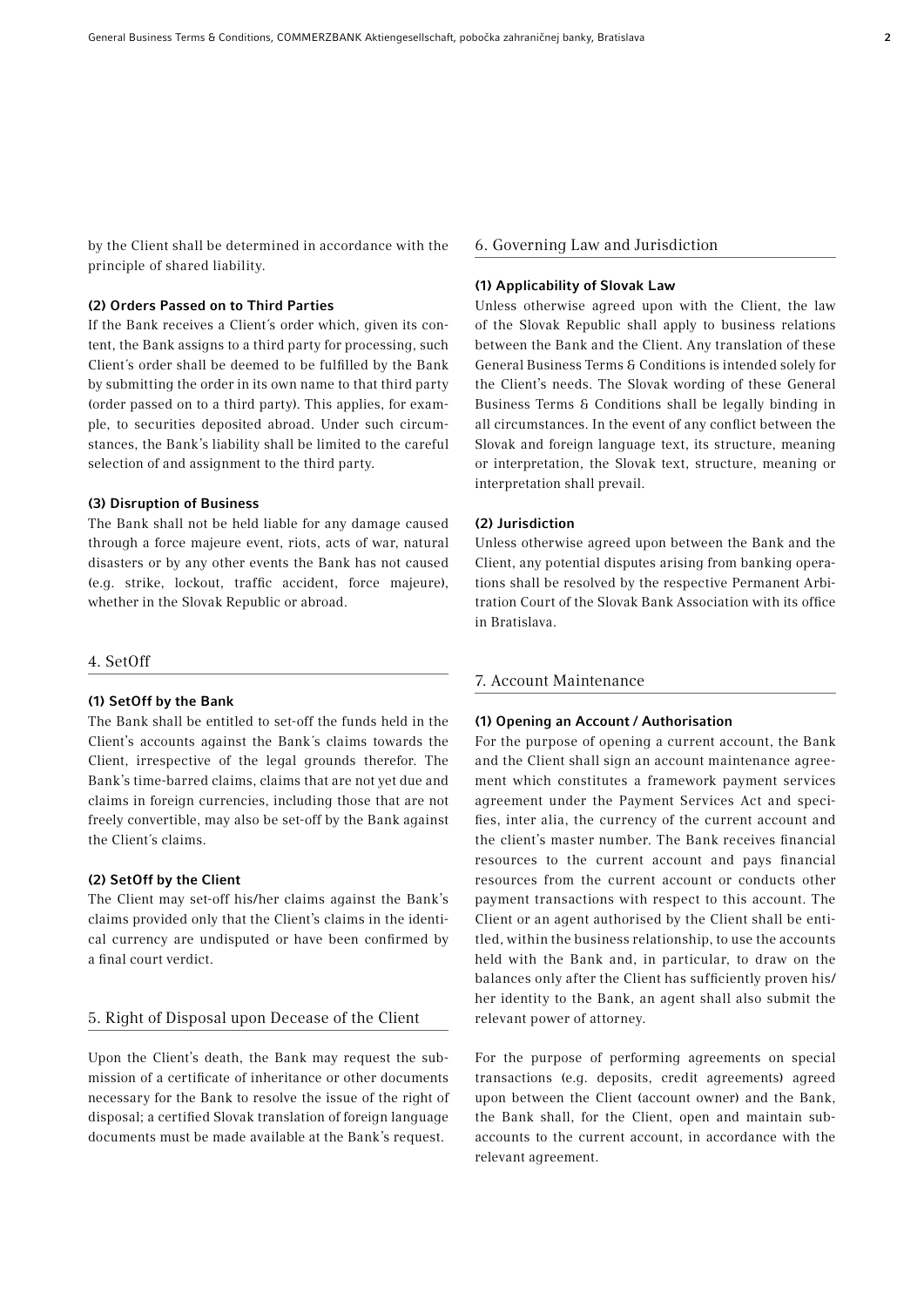Unless the Client and the Bank agree otherwise (with respect to an individual business relationship), the terms and conditions of the account maintenance agreement shall apply to all accounts and sub-accounts maintained under the account number indicated in the account maintenance agreement.

In order to authorise the use of accounts held with the Bank, the Client shall complete the Bank´s respective form. Credit balances in Client's current accounts bear interest provided that the Bank and the Client so agreed.

#### (2) Account Use, Deposits, Withdrawals, Settlement of Debit Balances

The Client may use a credit balance in his/her account or a provided credit facility via payment orders made in the paper form using the designated form or via online banking.

The Bank shall also make payment operations on the basis of direct debit orders provided that it has been authorised by the Client to do so. The Bank shall be entitled to reject Client's orders if the credit balance or credit line required to execute the order is not available on the relevant account.

The Bank shall credit amounts received to the Client's account and perform the Client's orders under the account maintenance agreement and within the time lines set forth in the Bank´s Business Terms & Conditions for Provision of Payment Services.

Unless the Bank and the Client agree otherwise, the Client shall be obliged to repay any overdrafts or credit lines without any due delay by depositing the outstanding amount into the account. The Client shall be under that obligation even if the overdraft results from the Bank exercising its rights under the account maintenance agreement or any other agreements that entitle the Bank to debit the Client's account.

#### (3) Term Deposits

Based on the account maintenance agreement, the Client may instruct the Bank to deposit a certain amount as a time deposit. The Client may also give instructions related to a time deposit verbally or by phone. The Bank shall debit the amount specified by the Client from the current account and post it as a time deposit under a reference

number. The Bank shall provide the Client with a confirmation thereof, showing the amount deposited, interest rate and the deposit maturity date. The Client may access the time deposit financial resources solely on the maturity date. The time deposit amount and interest shall be credited to the current account upon the maturity of the time deposit. If the time deposit has been arranged for a period longer than one year, interest shall be paid pro rata during the term at the end of each calendar year. Unless instructions to the contrary are given no later than two days before the maturity date, the Bank shall be entitled, but not obliged, to extend the time deposit for the same period at the interest rate then prevailing on the market. A time deposit may only be terminated by the Client for good cause. In that event, the Bank shall pay the time deposit prematurely, being entitled to reduce the interest accrued thereon over the entire term of the time deposit to zero.

#### (4) Call Money Deposits

Within the account maintenance agreement, the Client may instruct the Bank to deposit a certain amount at a special interest rate for an indefinite term ("Call Money"). The Client may give instructions related to a Call Money deposit verbally or by phone. The Bank shall debit the amount specified by the Client from the current account and post it as a Call Money deposit under a reference number. The Bank shall provide the Client with a confirmation thereof, showing the amount deposited and the interest rate. The Client may instruct the Bank to change the amount of a Call Money deposit once per business day. The Bank shall send the Client a confirmation of a change in the deposited amount. If a deposit is increased, the Bank shall debit the amount specified by the Client from the current account and post the increase under the same reference number used to post the original Call Money deposit. The same reference number shall also be used if the original Call Money deposit is reduced. The interest rate agreed with the Client for a Call Money deposit may change during the term of the Call Money deposit. In such a case, the Bank shall inform the Client on or before the day when the interest rate changes. The amount of a Call Money deposit (or the balance thereof if the deposited amount is reduced) shall be credited to the Client's current account on the business day on which the Client instructs the Bank to terminate (or reduce) the Call Money deposit. Interest accrued on a Call Money deposit shall be credited to the current account at the end of a calendar month or on the day on which the Call Money deposit is terminated.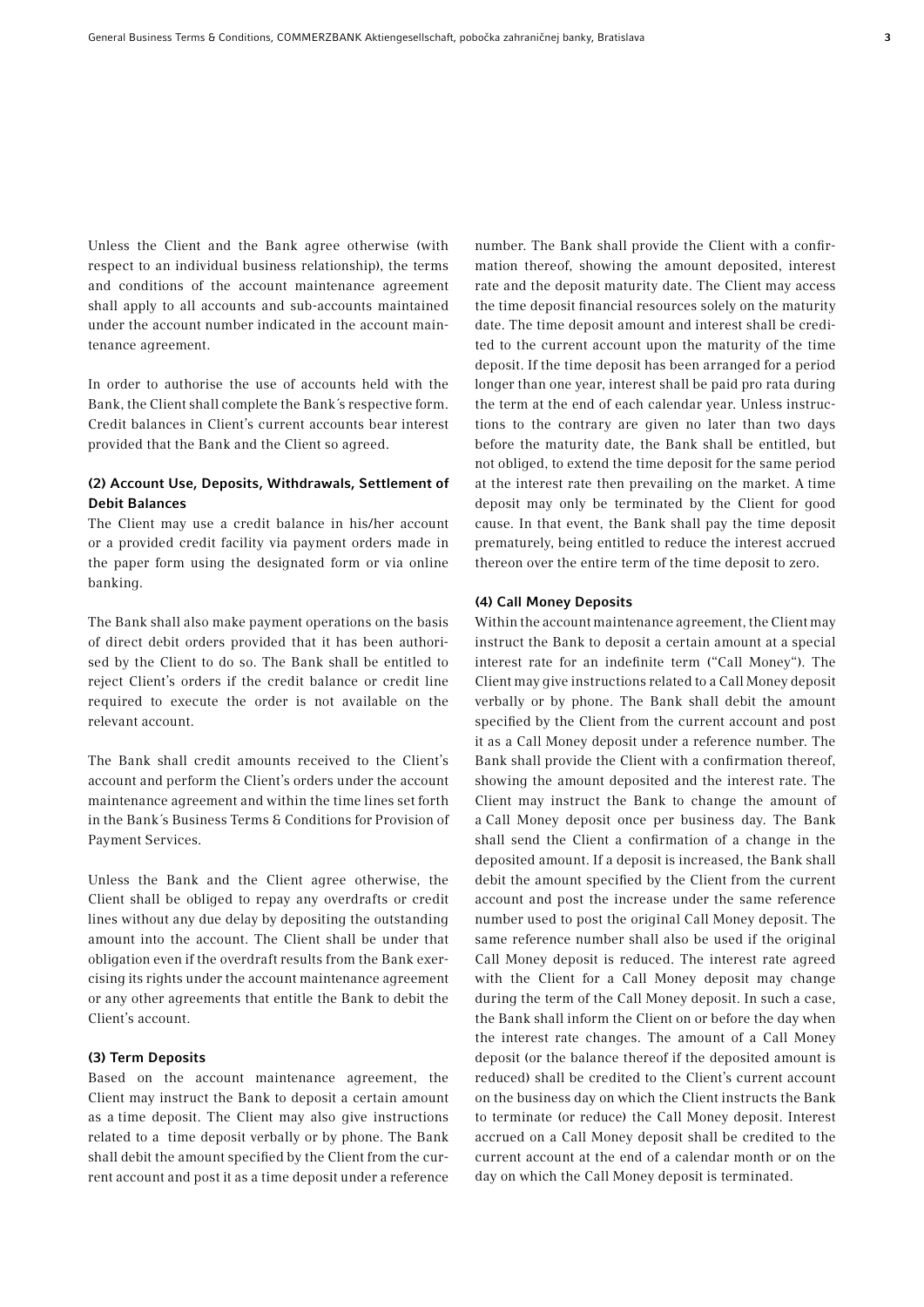#### (5) Balance and Interest Statements

Unless otherwise agreed upon, the Bank shall, with respect to the current account, issue a balance statement at the end of each calendar quarter, showing all credit and debit entries (including interest and bank fees) in that period. The Bank may charge interest on any debit balance shown in a balance statement, either under Article 12 of the present General Business Terms & Conditions or as agreed upon with the Client.

#### (6) Deadline for Objections; Client's Approval

Any objections the Client may have concerning the incorrectness or incompleteness of a balance statement must be raised no later than six weeks after its receipt; if the objections are made in writing, it is sufficient to dispatch these within the period of six weeks. Failure to raise objections in due time shall be considered as the Client's approval to the balance statement. When issuing a balance statement, the Bank shall expressly draw the Client's attention to this consequence. The Client may demand a correction of a balance statement even after expiry of this period, but must then prove that an unauthorised amount was debited from his/her account (the account was wrongly debited) or an amount to which he/she is entitled to was not credited to his/her account.

#### 8. Reverse Entries and Correction Entries Made by the Bank

#### (1) Correction Entries

Incorrect credit entries and incorrect debit entries in the current account as well as incorrect transfers shall be corrected by the Bank in a manner and within periods set forth in the Payment Services Act unless otherwise agreed upon with the Client if that Act so allows.

#### (2) Correction Entriesin the Slovak Republic

When an incorrect entry was caused by another bank or a foreign bank branch in the Slovak Republic, as a result of which a payment operation was executed incorrectly, the Bank shall be entitled to debit the mistakenly credited amount from the Client's account at such bank's or such foreign bank branch´s request and to refund that amount to such bank or such foreign bank branch.

#### 9. Direct Debit Orders

#### (1) Conditional Credit Entries

If the Bank credits the countervalue of a cheque or direct debit to the Client's account prior to their payment, this is done on condition that the relevant amounts will indeed be paid. This shall also apply if the items are payable at the Bank itself. If the Client submits other documents to the Bank (e.g. business documents), instructing the Bank to collect an amount due from a debtor and if the Bank credits the Client's account with such amount upon delivery of the documents, this is done under the condition that the Bank will obtain the amount from the debtor. This condition shall also apply if the items concerned are payable at the Bank itself. If cheques or direct debit orders are not paid, or if the Bank does not obtain the amount under the direct debit order, the Bank shall cancel the conditional credit entry. The Bank shall do so even if a balance statement has been issued in the meantime.

### 10. Foreign Currency Banking Transactions and Risks Inherent in Foreign Currency Accounts

#### (1) Execution of Payment Services on Foreign Currency Accounts

Foreign currency accounts of the Client are designed to execute cashless payment services and performing other client transactions in foreign currencies. Payment operations with balances in foreign currency accounts (e.g. by means of credit transfers to the debit of the foreign currency balance) are made in cooperation with banks in the home country of the currency unless the Bank executes them entirely within its own organisation.

#### (2) Credit Entries for Foreign Currency Banking **Transactions**

If the Bank concludes a banking transaction with the Client (e.g. a forward exchange transaction) under which it owes a certain amount in a foreign currency to the Client, it shall discharge its foreign currency obligation by crediting the Client's account with that amount in the respective currency unless otherwise agreed upon.

#### (3) Temporary Limitation of Performance by the Bank

The Bank's obligation to debit a foreign currency account (see Paragraph 1) or to pay a foreign currency obligation (see Paragraph 2) shall be suspended to the extent that,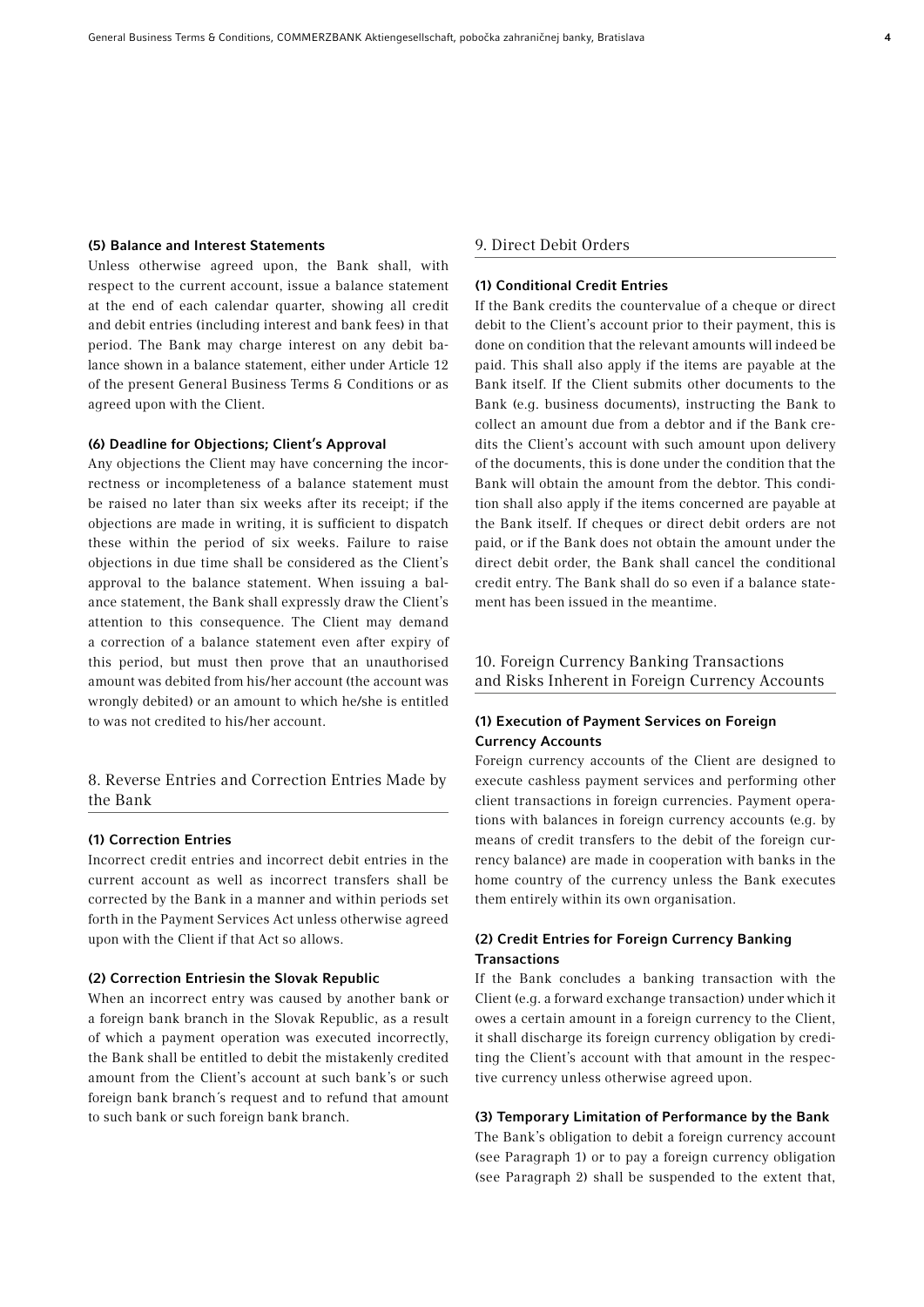and for as long as, the Bank cannot or can only restrictively dispose of the currency in which the obligation or the foreign currency account is denominated due to political measures or events in the country of the respective currency. As long as the above measures and events persist, the Bank shall not be obliged to perform, within the given extent, any transaction in any place other than the country of the respective currency or in any other currency, including in the form of performance in cash. However, the Bank's obligation to debit a foreign currency account shall not be suspended if the Bank can execute that transaction entirely within its own organisation. The above provisions shall be without prejudice to the right of the Client and of the Bank to set-off mutual claims due in the same currency against each other.

#### (4) Exchange Rate

The exchange rate for foreign currency services shall be determined in accordance with the respective Business Terms and Conditions for Provision of Payment Services.

#### 11. Client´s Obligation to Cooperate

#### (1) Notification of Changes

Performing banking transactions properly requires that the Client notify the Bank without delay of any changes in the Client's name, surname, company name, address, registered office as well as of the termination or change of any powers of representation towards the Bank (in particular power of attorney) and of any change in the identification data of the authorized representatives. This notification obligation shall also apply where the powers of representation are recorded in a public register (e.g. the Commercial Register) and any termination or changes thereof is entered into that register. In addition, further notification obligations may be required by a generally binding legal regulation (especially by the Act on Measures against the Legalisation of Crime Proceeds and Funding of Terrorism).

#### (2) Clarity of Orders

The content of orders must be absolutely unequivocal. Orders that are not worded clearly may lead to queries, which may result in delays. When making an order, the Client must ensure the correctness and completeness of data entries, in particular the account number, bank code or IBAN and BIC as well as the currency. Changes, confirmations or repetitions of orders must be designated as such.

#### (3) Special Order for Urgent Payment Service Execution

If the Client deems it necessary that his/her order be processed with utmost urgency, the Client shall notify the Bank accordingly. For orders issued on a form, this notification must be provided separately outside the form.

#### (4) Examination of and Objections to Notifications from the Bank

The Client must immediately examine account statements, security owner account statement, security transaction statements, statements of securities and of investment income, other statements, notifications of execution of instructions as well as information on expected payments and consignments (notifications), without undue delay, as to their correctness and completeness and immediately raise any objections relating thereto.

#### (5) Notice to the Bank in Case of Non-Delivery of Statements and Notifications

The Client must notify the Bank immediately if balance statements and security transaction statements are not received. The Client shall be further obliged to notify the Bank of non-delivery of any other notifications the Client is expecting to receive (e.g. security transaction statements, account statements after execution of Client's instructions and/or consignment /notification/ concerning payments expected).

#### 12. Interest, Fees and Expenses

#### (1) Interest Rates and Fees for Services for Private Individuals

Interest rates and fees for loans and services customary in banking operations with private individuals are set out in the price list designated as 'Fee Schedule'. If the Client requires a loan or service listed therein and unless otherwise agreed upon, the interest rates and fees stated in the then valid 'Fee Schedule' shall apply in consideration of paragraph 12.9. With respect to any fees for services not stated therein which are provided at the Client's request or which are believed to be in the Client's interest and which can, in the given circumstances, only be expected to be provided against remuneration, the Bank shall proceed in accordance with the applicable law unless otherwise agreed.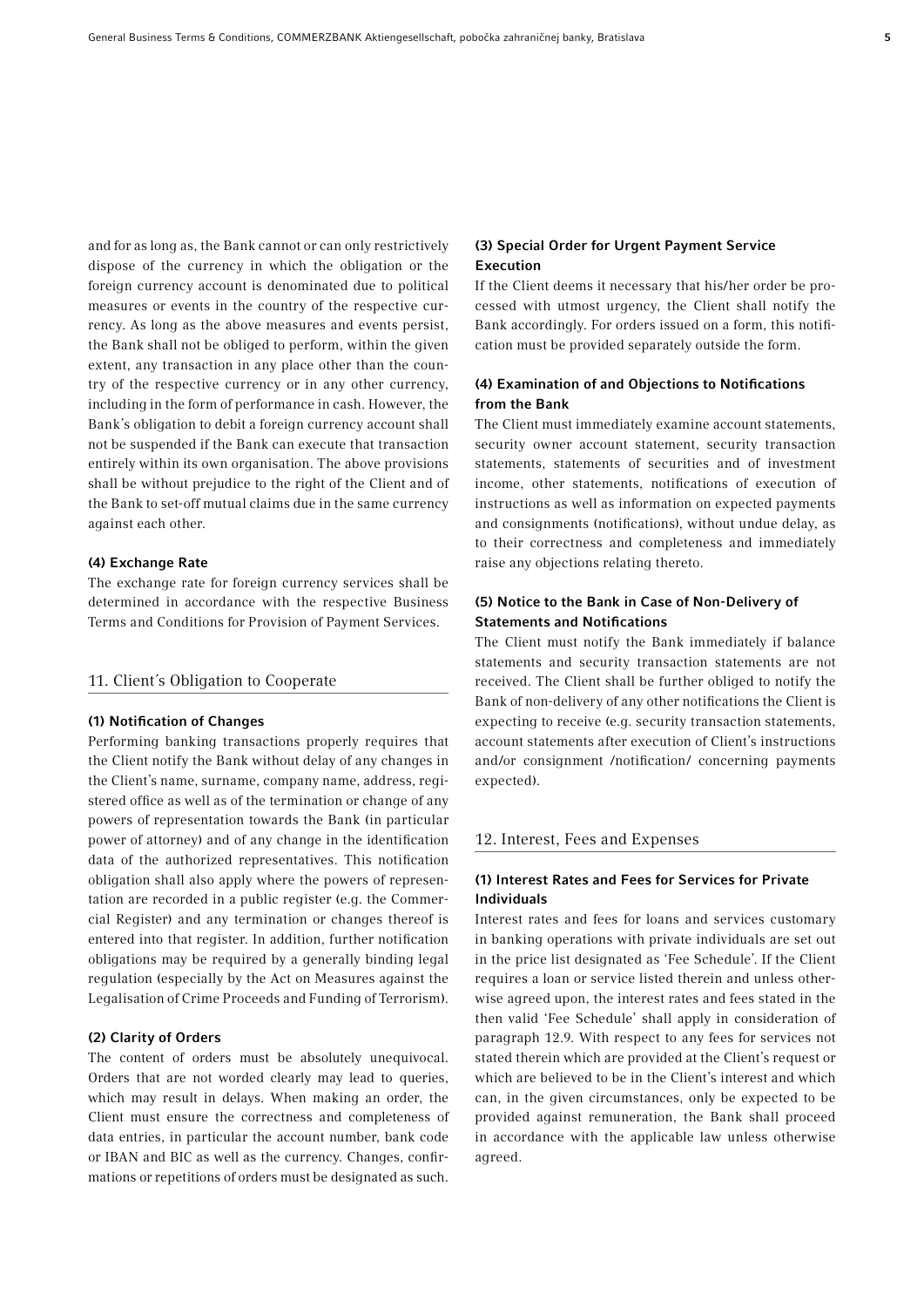#### (2) Interest Rates and Fees for Services for any Client other than Private Individuals

Unless otherwise agreed upon between the Bank and the Client and if not inconsistent with law, interest rates and fees for services for other than private individuals shall be determined by the Bank at its own discretion.

#### (3) Free of charge Services

Unless so permitted by law and unless the fee is charged in accordance with law, the Bank shall charge no fees for services that the Bank is required to provide by law or that the Bank uses in its own interest.

### (4) Interest Rate Change; Client's Right of Termination in Case of Interest Rate Increases

Interest on variable interest rate loans can be changed in accordance with the relevant loan transaction with the Client. The Bank shall advise the Client of any interest rate change. Unless otherwise agreed upon in the respective loan transaction, any increases entitle the Client to terminate, with immediate effect, the respective loan transaction within six weeks of being advised of that change. If the Client terminates a loan transaction, no increased interest rates shall apply to the remaining period of the terminated loan transaction.

#### (5) Change of Fees for Services in Permanent Use

Changes of fees for services that clients usually make permanent use of as a part of banking transaction (e.g. account maintenance) shall be proposed to the Client in writing no later than two months prior to the proposed effective date. If the Client and the Bank agree to use electronic communication within their business relationship (e.g. online banking), then changes may also be proposed this way. The Client is deemed to have accepted a change if the Client does not refuse the same prior to the proposed effective date. The Bank shall explicitly advise the Client thereof in its proposal. If a change is proposed to the Client, the Client may, with immediate effect and free of charge, terminate the agreement affected by that change prior to the effective date of the change. The Bank shall explicitly advise the Client of this termination right in its proposal. If the Client exercises his/her termination right, such changed fees shall not apply to the terminated business relationship.

#### (6) Expenses

The Bank shall be entitled to charge to the Client with expenses incurred when the Bank carries out the Client's instructions or acts in his/her presumed interests (in particular long distance calls, postage) or when credit security is furnished, administered, released or realised (in particular notarial fees, storage charges, cost of guarding items serving as security).

#### (7) Clause on Consumer Loan Agreements and Payment Services Agreements Concluded with Consumers for Payments within the European Economic Area (EEA) in an EEA Currency

With respect to consumer loan agreements and payment services agreements concluded with consumers for payment operations within the European Economic Area\* (EEA) in an EEA currency\*\*, interest rates and costs (fees and expenses) shall be governed by the applicable agreements and Specific Conditions pertaining to Provision of Payment Services to Consumers, as well as by generally binding legal regulations.

#### (8) Changes in the Fee Schedule

The rules set forth in paragraph 1.2 hereof relating to changes in the GBC shall apply similarly to changes in the "Fee Schedule" as per paragraph 12.1 and to changes in fees as per Article 12.

#### 13. Security for the Bank's Claims against the Client

#### (1) Bank's Right to Receive Security from the Client

The Bank shall be entitled to request the Client to provide or increase security deemed acceptable and sufficient by the Bank to secure its claims arising out of banking transactions with the Client. This shall also apply if the relevant claims are conditional (e.g. payment of indemnities/bank guarantees accepted on the Client's behalf).

#### (2) Changes of Risk

If the Bank initially did not exercise, in full or in part, its right to request the Client to provide or increase security when the claims arose, the Bank shall be entitled to request that security at a later date.

However, the Bank may make this request provided only that circumstances arise or become known to the Bank

 Belgium, Bulgaria, Cyprus, Czech Republic, Croatia, Denmark, Estonia, Finland, France, Greece, Netherlands, Ireland, Iceland, Italy, Liechtenstein, Lithuania, Latvia, Luxembourg, Hungary, Malta, Germany, Norway, Poland, Portugal, Austria, Romania, Slovakia, Slovenia, United Kingdom of Great Britain and Northern Ireland, Italy, Spain, Sweden.

\*\*) EEA currencies currently include:

 Euro, Bulgarian leva, Danish crown, Estonian crown, British pound, Icelandic crown, Swiss franc, Lithuanian litas, Norwegian crown, Polish zloty, Romanian lei, Swedish crown, Czech crown, Hungarian forint, Croatian kuna.

<sup>\*)</sup> The European Economic Area currently includes: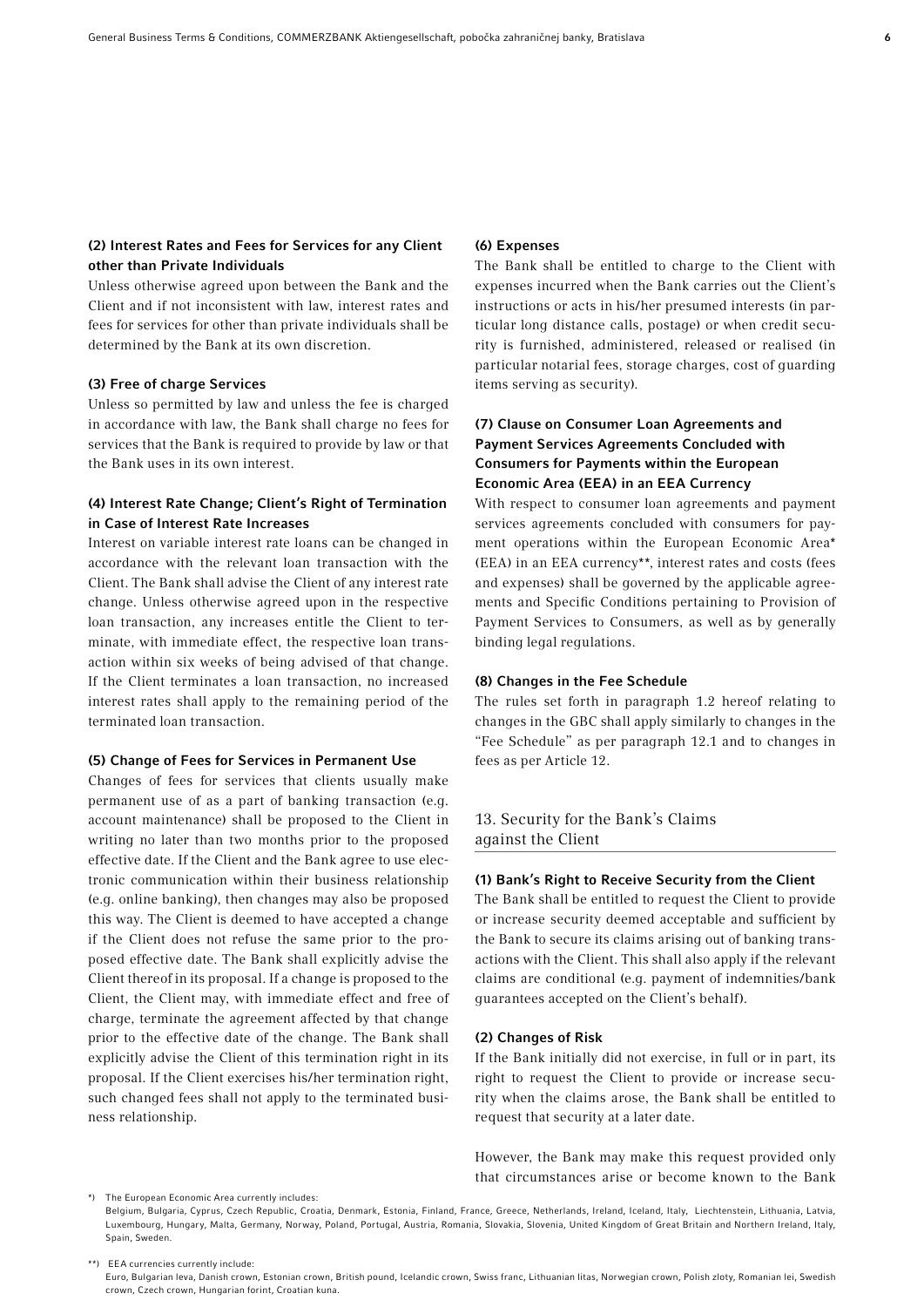that, from the Bank's perspective, increase the risk inherent in the Bank's claims against the Client.

This may in particular be the case if:

- The Client's economic position has deteriorated or threatens to deteriorate;
- The quality of the existing security has deteriorated or threatens to deteriorate.

### (3) Setting a Time Period to Provide or Increase Security

The Bank shall determine adequate time to establish or increase security. If the Bank intends to exercise its right of immediate termination under Article 15 (3) of these General Business Terms & Conditions should the Client fail to comply with the obligation to provide or increase security within the applicable time period, then it shall draw the Client's attention to this consequence at the outset.

#### 14. Termination by the Client

#### (1) Client's Right to Terminate the Contractual Relationship at Any Time

The entire business relationship, or individual business relations, in respect of which no notice period or different termination provisions are agreed upon may be terminated by the Client at any time and with immediate effect.

#### (2) Termination for Good Cause

If a specific term or a different termination arrangement has been agreed upon in respect of a particular business relationship, immediate termination (i.e. without any notice period) may only take place if good cause is given, which shall mean that the Client cannot be reasonably expected, even taking into account the Bank's legitimate interests, to continue that business relationship.

#### (3) Statutory Termination Rights

Statutory rights to terminate the business relationship shall remain unaffected.

#### 15. Termination by the Bank

#### (1) Termination by Notice with Termination Period

Subject to observing an adequate notice period, the Bank may at any time terminate the entire business relationship

or individual relations for which neither a term nor a different termination provision has been agreed upon. In determining the notice period, the Bank shall take the Client's legitimate interests into account. The minimum notice period for a framework payment services agreement (e.g. account maintenance or payment card agreement) shall be two months.

#### (2) Termination of Indefinite Loans

Loans and loan commitments for which neither a fixed term nor a different termination provision has been agreed, may be terminated by the Bank at any time, without notice. Where legislation contains specific provisions for the termination of a consumer loan agreement, the Bank may only terminate the business relationship in accordance with respective legal regulations.

#### (3) Immediate Termination for good cause

Immediate termination of the entire business relationship or individual relations is permitted if good cause exists which makes it unacceptable to the Bank to continue the business relationship even after having taken the Client's legitimate interests into account. Good cause exists in particular if:

- The Client has given false information as to the Client's financial situation, provided that such information was of significant importance for the Bank's decision concerning the granting of a loan or other circumstances involving risk for the Bank (e.g. the issuance of a payment card), or
- A substantial deterioration of the Client's financial situation or in the value of security occurs or threatens to occur, jeopardising the repayment of the loan or the discharge of any other obligation towards the Bank even if security provided thereon is realised, or
- The Client fails to comply, within the adequate time period allowed by the Bank, with an obligation to provide or increase security under Article 13 (2) of these General Business Terms & Conditions or under a different agreement.

If good cause results from a violation of a contractual obligation, termination shall only be permitted after expiry, without result, of an adequate period for corrective action unless this approach is unnecessary given the nature of the circumstances.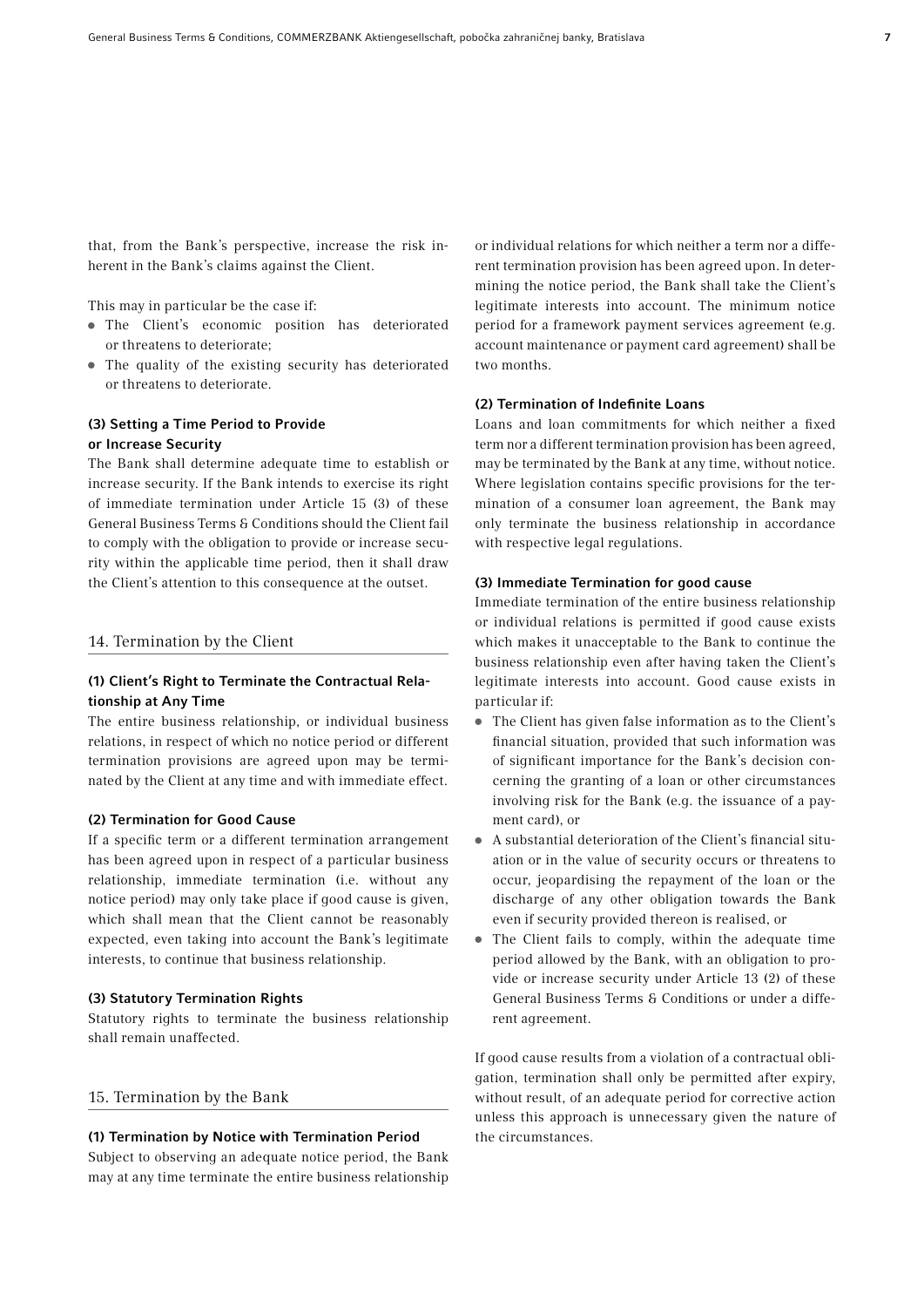### (4) Termination of Consumer Loan Agreements in Case of Default

Where legislation contains specific provisions for termination due to a default in repaying a loan under a consumer loan agreement, the Bank may only terminate the agreement as provided therein.

#### (5) Settlement after Termination

Unless immediate settlement is necessary (e.g. the return of cheque forms in the event of termination of a cheque agreement), the Bank shall allow the Client an adequate time period for settlement in case of termination without notice.

#### 16. Deposit Insurance

Information on Deposit Protection is available both in the business premises of the Bank as well as on the website [https://www.commerzbank.sk/deposit protection.pdf](https://www.commerzbank.sk/portal/media/corporatebanking/auslandsseiten/slowakei-informationen/englisch-slowakisch/poucenie_o_poisteni_vkladov_2013_en_final.pdf).

#### 17. Complaints and Other Filings

The Client may exert correctness and quality of services at the Bank by means of a complaint in accordance with the complaint regulation available at the business premises of the Bank and at www.commerzbank.sk.

The Client may file a complaint with the payment service supervision authority, i.e. the National Bank of Slovakia.

#### 18. Entry into Effect

These General Business Terms & Conditions enter into effect on 1st August 2015 and supersede the General Business Terms & Conditions of 1st February 2014.